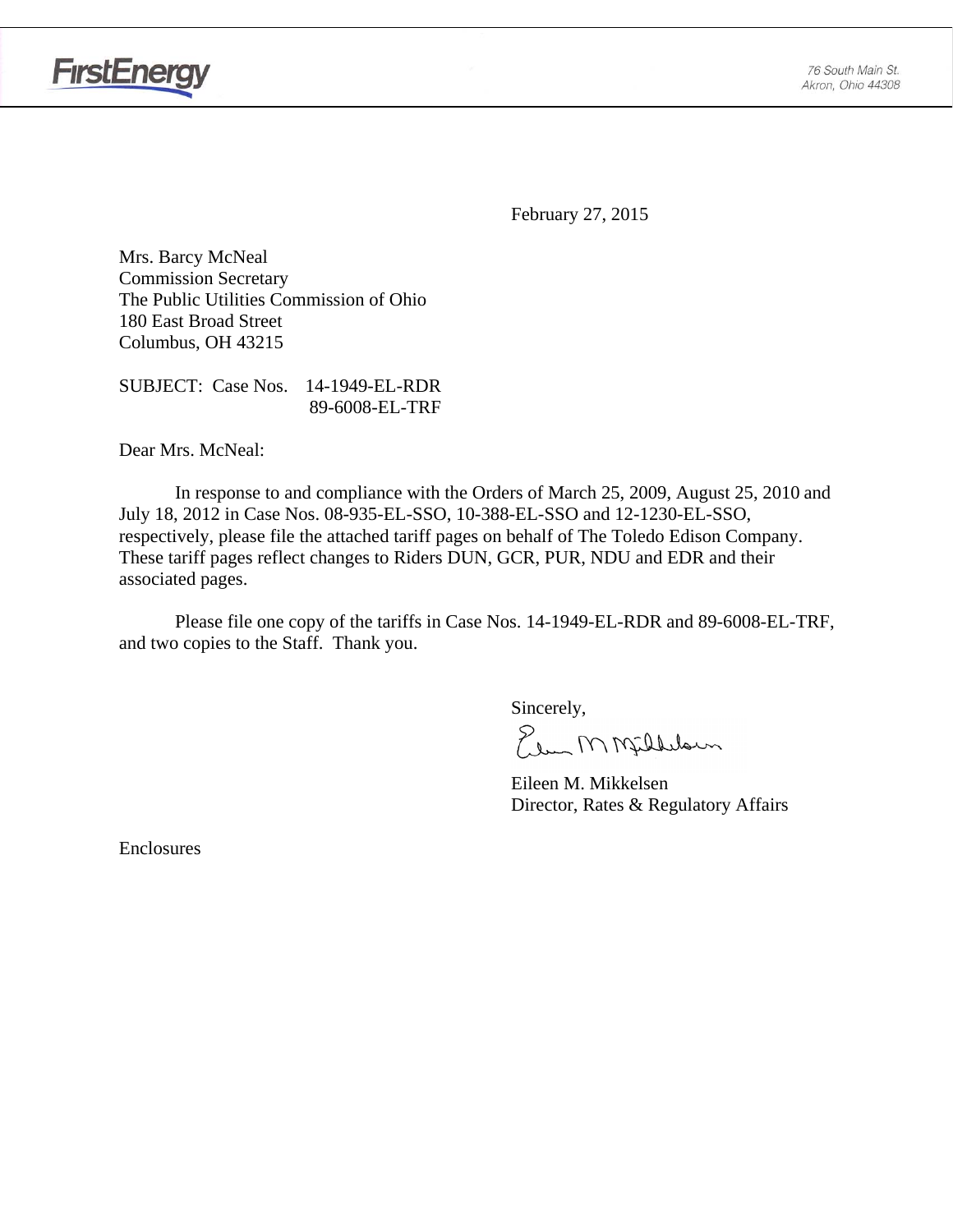# **TABLE OF CONTENTS**

The following rates, rules and regulations for electric service are applicable throughout the Company's service territory except as noted.

|                                                      | <b>Sheet</b> | <b>Effective</b><br>Date |
|------------------------------------------------------|--------------|--------------------------|
| <b>TABLE OF CONTENTS</b>                             | 1            | $04 - 01 - 15$           |
| <b>DEFINITION OF TERRITORY</b>                       | 3            | $01 - 23 - 09$           |
| <b>ELECTRIC SERVICE REGULATIONS</b>                  | 4            | 12-04-09                 |
| <b>ELECTRIC SERVICE SCHEDULES</b>                    |              |                          |
| Residential Service (Rate "RS")                      | 10           | $01 - 23 - 09$           |
| General Service - Secondary (Rate "GS")              | 20           | 01-23-09                 |
| General Service - Primary (Rate "GP")                | 21           | 01-23-09                 |
| General Service - Subtransmission (Rate "GSU")       | 22           | 01-23-09                 |
| General Service - Transmission (Rate "GT")           | 23           | 01-23-09                 |
| <b>Street Lighting Provisions</b>                    | 30           | 01-23-09                 |
| Street Lighting (Rate "STL")                         | 31           | 06-01-09                 |
| Traffic Lighting (Rate "TRF")                        | 32           | 01-23-09                 |
| Private Outdoor Lighting (Rate "POL")                | 33           | 06-01-09                 |
| <b>MISCELLANEOUS CHARGES</b>                         | 75           | 07-05-12                 |
| <b>OTHER SERVICE</b>                                 |              |                          |
| <b>Partial Service</b>                               | 52           | 01-01-06                 |
| Residential Renewable Energy Credit Purchase Program | 60           | 10-01-09                 |
| <b>Cogeneration and Small Power Producer</b>         | 70           | $01 - 01 - 03$           |
| <b>Interconnection Tariff</b>                        | 76           | $01 - 01 - 09$           |
| <b>PIPP Customer Discount</b>                        | 80           | 06-01-14                 |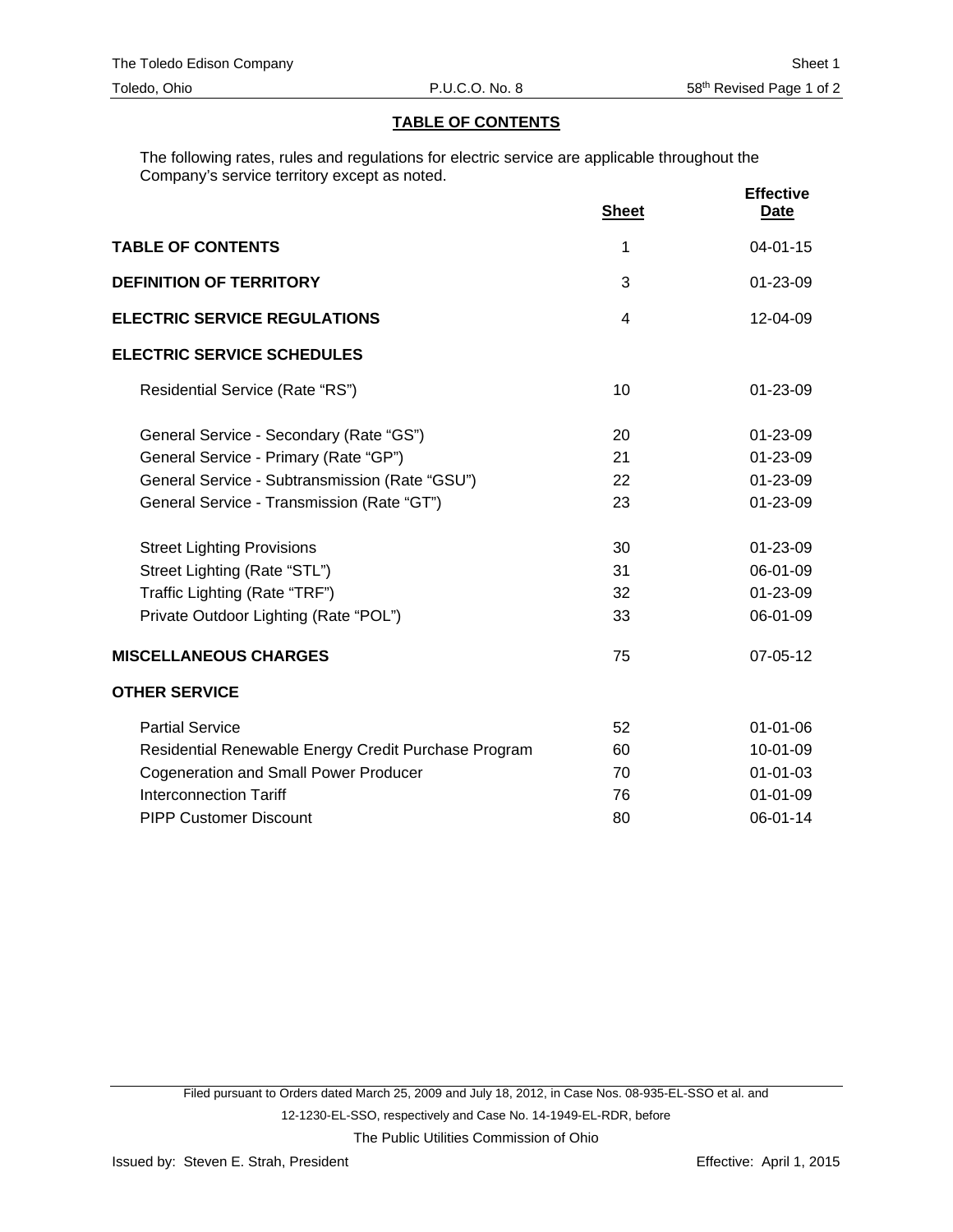# **TABLE OF CONTENTS**

| <b>RIDERS</b>                                          | <b>Sheet</b> | <b>Effective</b><br>Date |
|--------------------------------------------------------|--------------|--------------------------|
| Summary                                                | 80           | 06-01-14                 |
| <b>Residential Distribution Credit</b>                 | 81           | $05 - 21 - 10$           |
| <b>Transmission and Ancillary Services</b>             | 83           | 09-10-10                 |
| <b>Alternative Energy Resource</b>                     | 84           | $01 - 01 - 15$           |
| <b>School Distribution Credit</b>                      | 85           | 06-01-09                 |
| <b>Business Distribution Credit</b>                    | 86           | 01-23-09                 |
| <b>Hospital Net Energy Metering</b>                    | 87           | 10-27-09                 |
| Economic Development (4a)                              | 88           | 01-23-09                 |
| <b>Universal Service</b>                               | 90           | $01 - 01 - 15$           |
| State kWh Tax                                          | 92           | 01-23-09                 |
| Net Energy Metering                                    | 93           | 10-27-09                 |
| Delta Revenue Recovery                                 | 96           | $01 - 01 - 15$           |
| Demand Side Management                                 | 97           | $01 - 01 - 15$           |
| Reasonable Arrangement                                 | 98           | 06-01-09                 |
| <b>Distribution Uncollectible</b>                      | 99           | $04 - 01 - 15$           |
| Economic Load Response Program                         | 101          | 06-01-14                 |
| Optional Load Response Program                         | 102          | 06-01-14                 |
| <b>Generation Cost Reconciliation</b>                  | 103          | $04 - 01 - 15$           |
| Fuel                                                   | 105          | 12-14-09                 |
| Advanced Metering Infrastructure / Modern Grid         | 106          | $01 - 01 - 15$           |
| Line Extension Cost Recovery                           | 107          | $01 - 01 - 15$           |
| <b>Delivery Service Improvement</b>                    | 108          | $01 - 01 - 12$           |
| <b>PIPP Uncollectible</b>                              | 109          | 04-01-15                 |
| Non-Distribution Uncollectible                         | 110          | 04-01-15                 |
| <b>Experimental Real Time Pricing</b>                  | 111          | 06-01-14                 |
| <b>Experimental Critical Peak Pricing</b>              | 113          | 06-01-14                 |
| <b>Generation Service</b>                              | 114          | 06-01-14                 |
| Demand Side Management and Energy Efficiency           | 115          | $01 - 01 - 15$           |
| <b>Economic Development</b>                            | 116          | 04-01-15                 |
| <b>Deferred Generation Cost Recovery</b>               | 117          | 06-01-09                 |
| Deferred Fuel Cost Recovery                            | 118          | 06-21-13                 |
| Non-Market-Based Services                              | 119          | $02 - 01 - 15$           |
| <b>Residential Deferred Distribution Cost Recovery</b> | 120          | $01 - 01 - 12$           |
| Non-Residential Deferred Distribution Cost Recovery    | 121          | $01 - 01 - 12$           |
| <b>Residential Electric Heating Recovery</b>           | 122          | $01 - 01 - 15$           |
| <b>Residential Generation Credit</b>                   | 123          | $10-31-14$               |
| <b>Delivery Capital Recovery</b>                       | 124          | 03-01-15                 |
| Phase-In Recovery                                      | 125          | $01 - 01 - 15$           |
| Automated Meter Opt Out                                | 128          | $01 - 01 - 15$           |

Filed pursuant to Orders dated March 25, 2009 and July 18, 2012, in Case Nos. 08-935-EL-SSO et al. and 12-1230-EL-SSO, respectively and Case No. 14-1949-EL-RDR, before The Public Utilities Commission of Ohio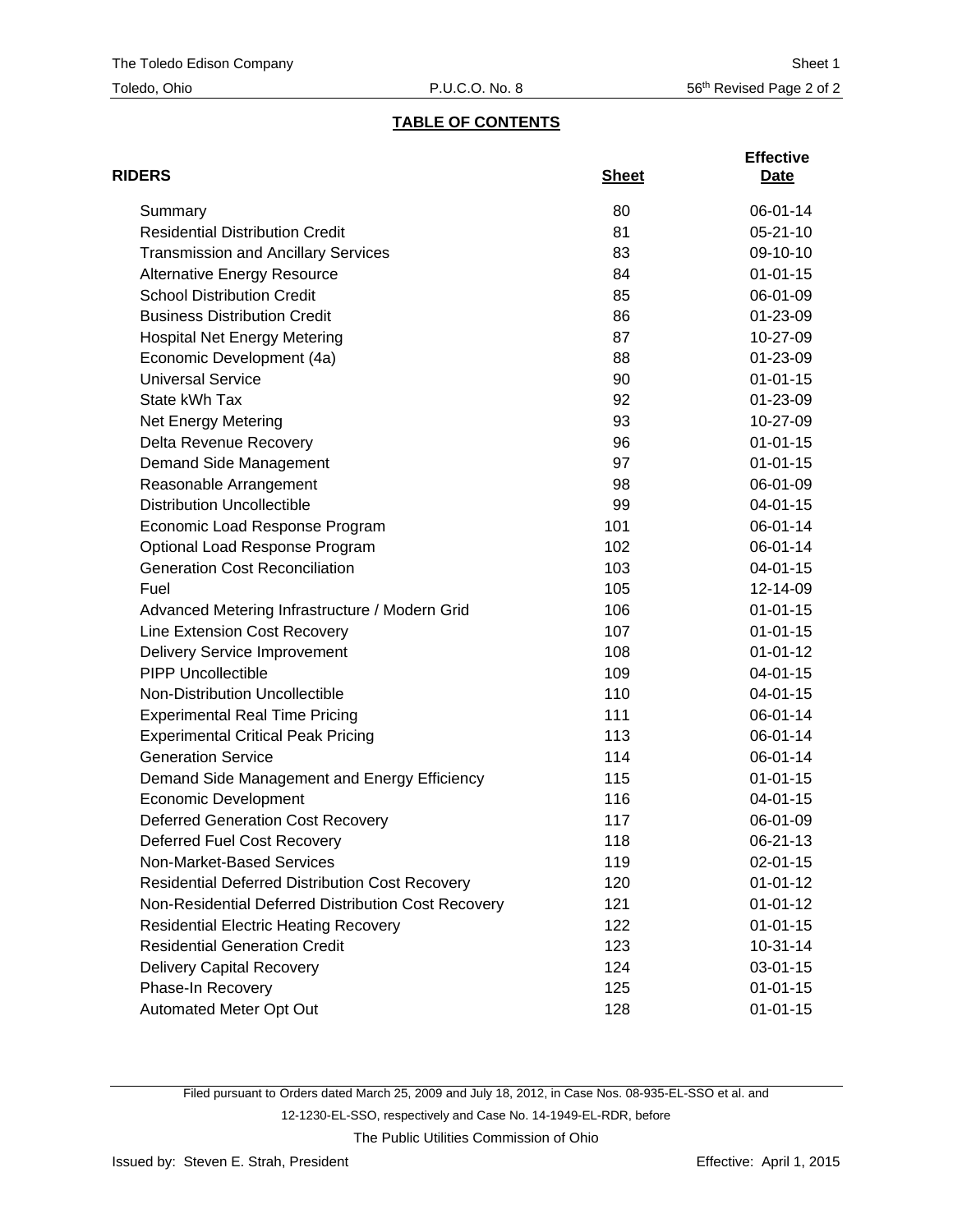#### **RIDER DUN Distribution Uncollectible Rider**

#### **APPLICABILITY:**

Applicable to any customer who receives electric service under the Company's rate schedules. The Distribution Uncollectible Rider (DUN) charge will apply, for all rate schedules, effective for service rendered beginning April 1, 2015, for all kWhs per kWh. This Rider is not avoidable for customers during the period the customer takes electric generation service from a certified supplier.

# **RATE:**

DUN charge 0.0000 $\phi$ 

#### **RIDER UPDATES:**

The charges contained in this Rider shall be updated and reconciled on a quarterly basis. No later than December 1st, March 1st, June 1st and September 1st of each year, the Company shall file with the PUCO a request for approval of the rider charges which, unless otherwise ordered by the PUCO, shall become effective on a service rendered basis on January 1st, April 1st, July 1st and October 1st of each year.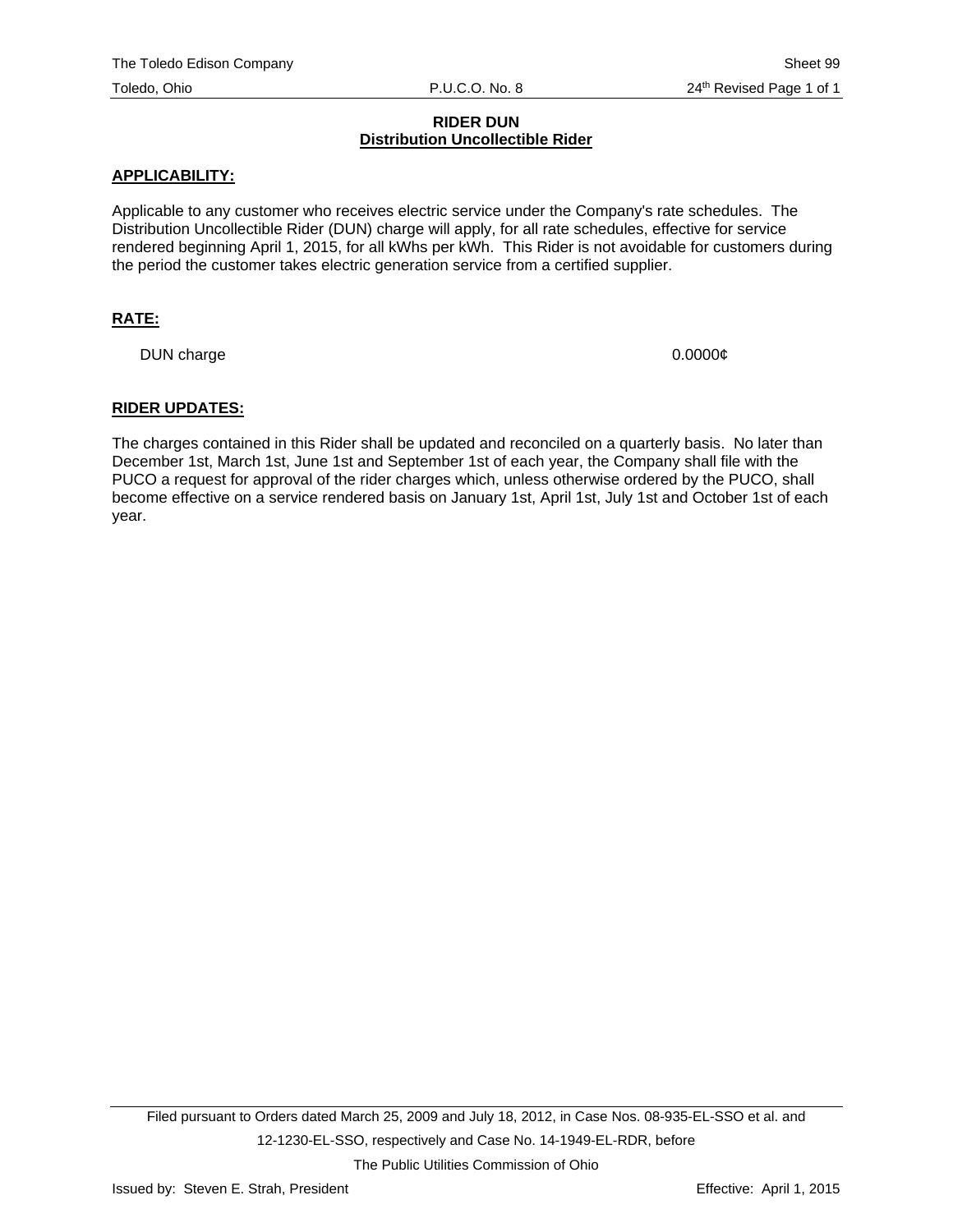# **RIDER GCR Generation Cost Reconciliation Rider**

# **APPLICABILITY:**

Applicable to any customer who receives electric service under the Company's rate schedules. The Generation Cost Reconciliation Rider (GCR) charge will apply, by rate schedule, effective for service rendered beginning April 1, 2015, for all kWhs per kWh.

| <b>RATE:</b> | GCR1         | GCR <sub>2</sub> |
|--------------|--------------|------------------|
| <b>RS</b>    | $(0.1850)$ ¢ | $0.0000$ ¢       |
| GS           | $(0.1850)$ ¢ | $0.0000$ ¢       |
| GP           | $(0.1786)$ ¢ | $0.0000$ ¢       |
| GSU          | $(0.1736)$ ¢ | $0.0000$ ¢       |
| GT           | $(0.1734)$ ¢ | $0.0000$ ¢       |
| <b>STL</b>   | $(0.1850)$ ¢ | $0.0000$ ¢       |
| <b>TRF</b>   | $(0.1850)$ ¢ | $0.0000$ ¢       |
| <b>POL</b>   | $(0.1850)$ ¢ | $0.0000$ ¢       |
|              |              |                  |

The GCR charge shall be calculated as follows:

# GCR = {[GCR Deferral Balance] / S} x 1/(1 - CAT) x {(1 - LOSS<sub>AVG</sub>) / (1 - LOSS)}

Where:

- i. The calculation period is the three-month period ended two months prior to the effective dates of the updated rider (i.e. three months ended October 31, January 31, April 30, and July 31).
- ii. Each component of the formula includes the aggregated data for The Cleveland Electric Illuminating Company, Ohio Edison Company, and The Toledo Edison Company.
- iii. For any given billing period, only the non-zero GCR charge will be applied.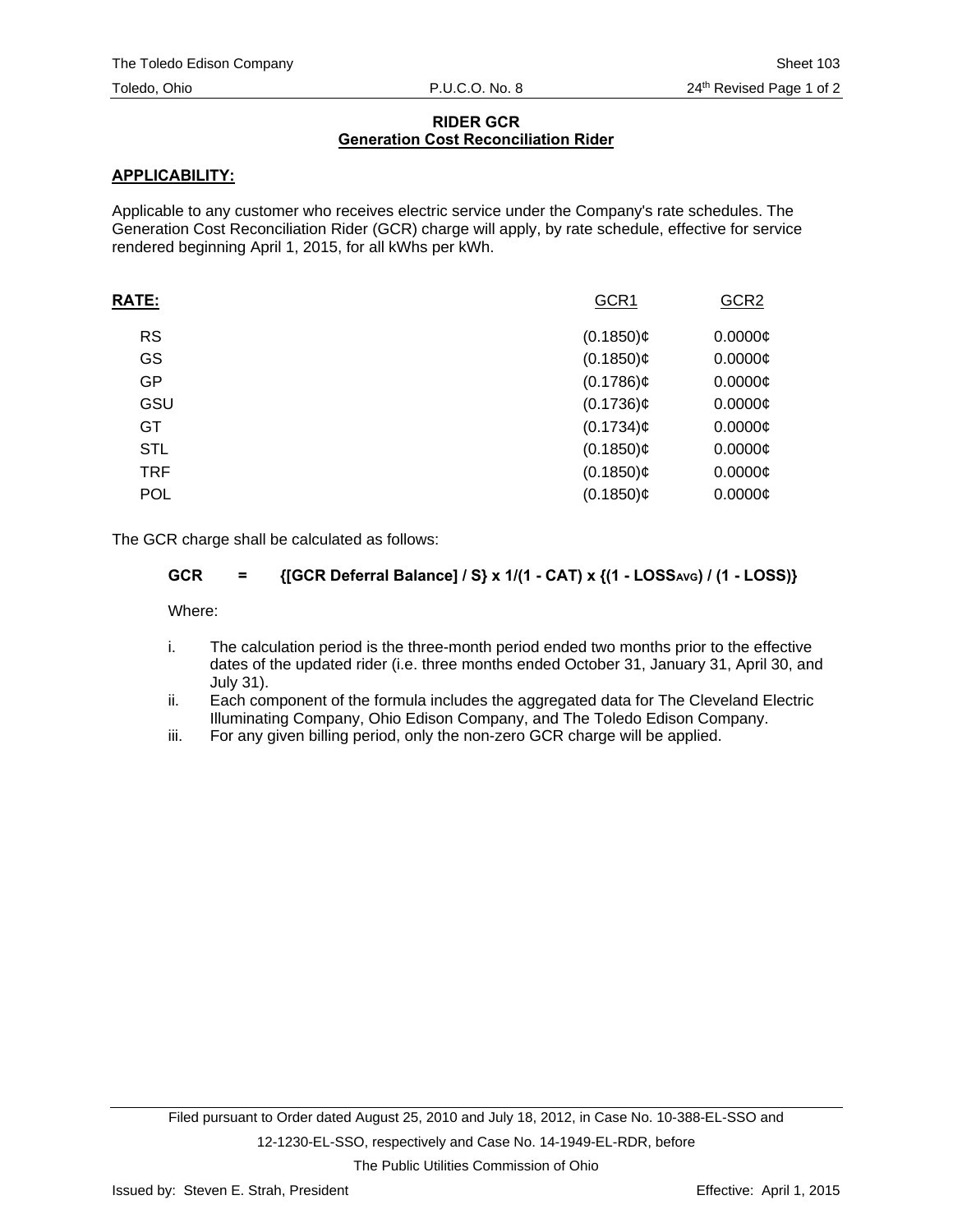#### **RIDER PUR PIPP Uncollectible Rider**

# **APPLICABILITY:**

Applicable to any customer who receives electric service under the Company's rate schedules. The PIPP Uncollectible Rider (PUR) charge will apply, for all rate schedules, effective for service rendered beginning April 1, 2015, for all kWhs per kWh. This Rider is not avoidable for customers during the period the customer takes electric generation service from a certified supplier. This Rider recovers uncollectible expense associated with PIPP customers to the extent such expense is incurred by the Company and is not recovered elsewhere.

# **RATE:**

PUR charge  $0.0081¢$ 

# **RIDER UPDATES:**

The charges contained in this Rider shall be updated and reconciled on a quarterly basis. No later than December 1st, March 1st, June 1st and September 1st of each year, the Company shall file with the PUCO a request for approval of the rider charges which, unless otherwise ordered by the PUCO, shall become effective on a service rendered basis on January 1st, April 1st, July 1st and October 1st of each year.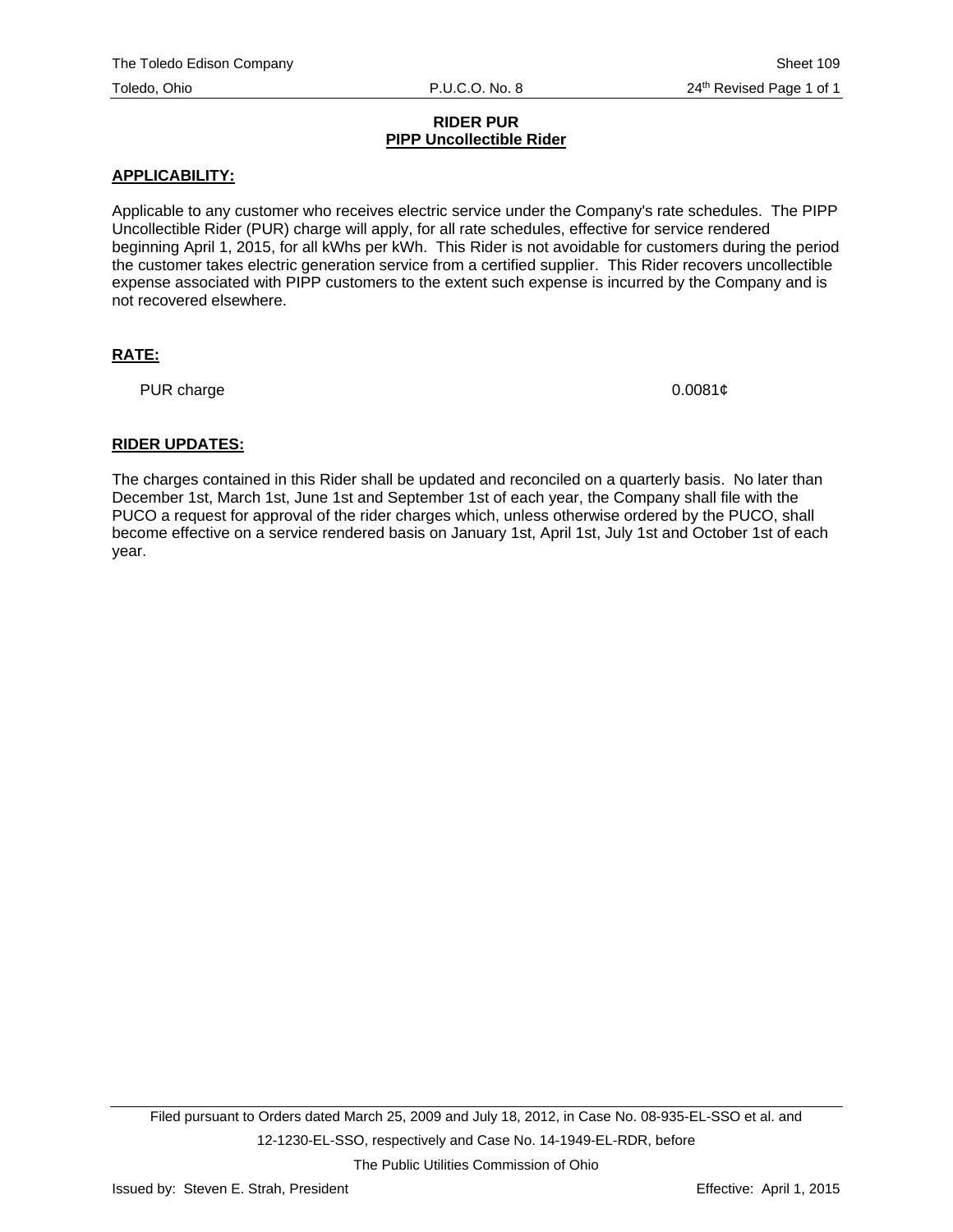#### **RIDER NDU Non-Distribution Uncollectible Rider**

#### **APPLICABILITY:**

Applicable to any customer who receives electric service under the Company's rate schedules. The Non-Distribution Uncollectible Rider (NDU) charge / (credit) will apply, for all rate schedules, effective for service rendered beginning April 1, 2015, for all kWhs per kWh. This Rider is not applied to customers during the period the customer takes electric generation service from a certified supplier.

# **RATE:**

NDU charge / (credit)  $(0.0067)\varrho$ 

#### **RIDER UPDATES:**

The charges / credits contained in this Rider shall be updated and reconciled on a quarterly basis. No later than December 1st, March 1st, June 1st and September 1st of each year, the Company shall file with the PUCO a request for approval of the rider charges / credits which, unless otherwise ordered by the PUCO, shall become effective on a service rendered basis on January 1st, April 1st, July 1st and October 1st of each year.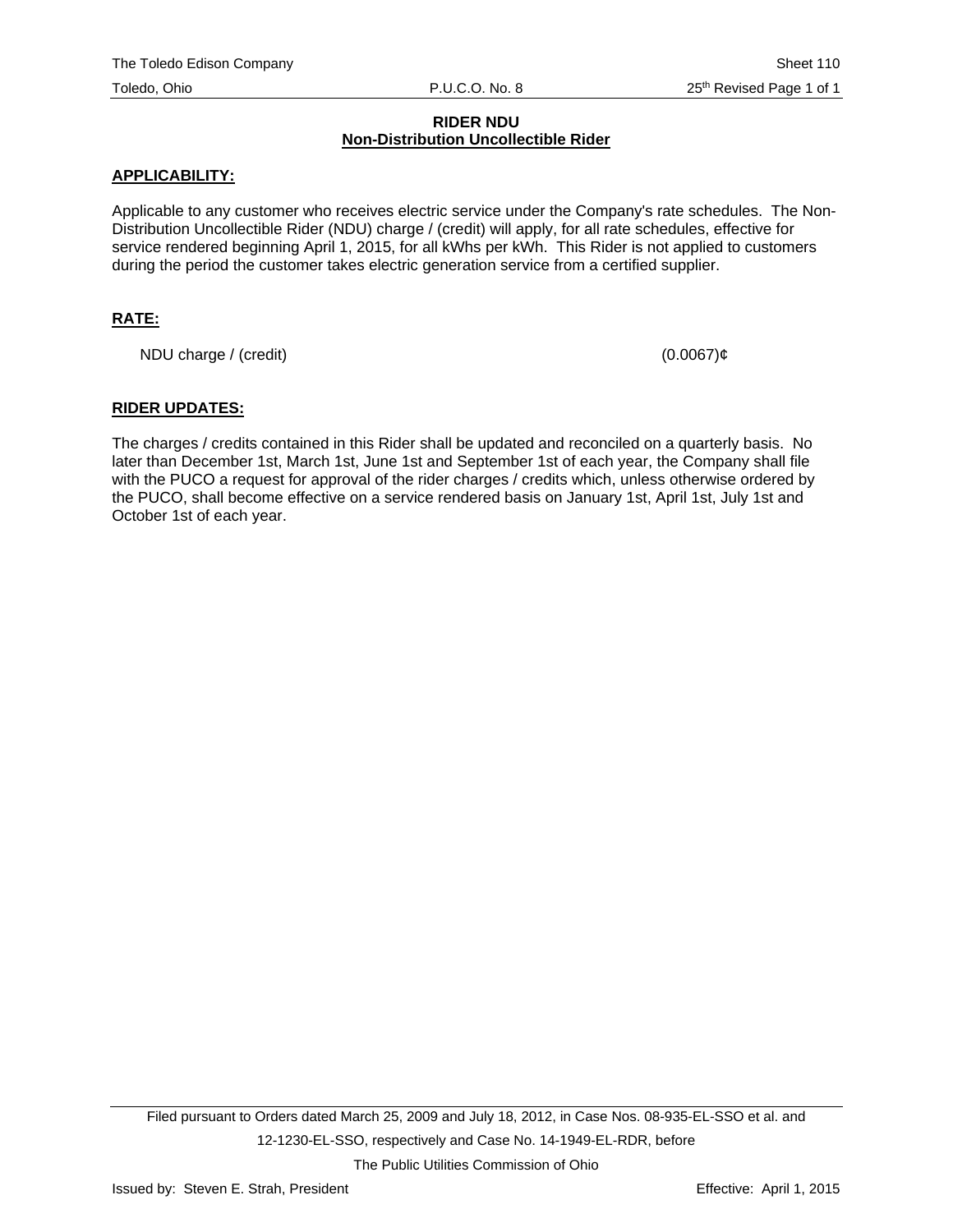# **c. Non Residential Credit Provision**

# **APPLICABILITY:**

Applicable to any customer taking General Service - Transmission (GT), Street Lighting (STL), Traffic Lighting (TRF), and Private Outdoor Lighting (POL) service under the Company's rate schedules. This Non-Residential Credit Provision is not applied during the period a customer takes electric generation service from a certified supplier.

# **RATE:**

The following credits will apply, by rate schedule, effective for service rendered beginning April 1, 2015, for all kWhs, per kWh:

| GT  | $(0.0000)$ ¢ |
|-----|--------------|
| STL | $(0.0000)$ ¢ |
| TRF | $(0.7235)$ ¢ |
| POL | $(0.0000)$ ¢ |

#### **d. General Service - Transmission (Rate GT) Provision**

#### **APPLICABILITY:**

Applicable to any customer taking service under the Company's General Service – Transmission (Rate GT). This provision is not avoidable for customers who take electric generation service from a certified supplier.

# **RATE:**

The following charge will apply, effective for service rendered beginning June 1, 2009:

GT (per kVA of billing demand)  $$8.000$ 

The following credit will apply, effective for service rendered beginning April 1, 2015:

 $GT$  (all kWhs, per kWh) (1.8512) $\phi$ 

# **ADDITIONAL PROVISION:**

The charges provided for by Section (d) of this Rider shall be applied to the greater of (i) the measured monthly on-peak demand, or (ii) 25% of the measured monthly off-peak demand. Monthly on-peak demand is defined as the highest thirty (30) minute integrated kVA between the hours of 6:00 a.m. to 10:00 p.m. EST (equivalent to 7:00 a.m. to 11:00 p.m. EDT), Monday through Friday, excluding holidays. Holidays are defined as New Year's Day, Memorial Day, Independence Day, Labor Day, Thanksgiving Day, and Christmas Day. Monthly off-peak demand is defined as the highest thirty (30) minute integrated kVA for all other hours. This provision of Rider EDR is reconciled within this subpart (d) quarterly and is revenue neutral to the Companies.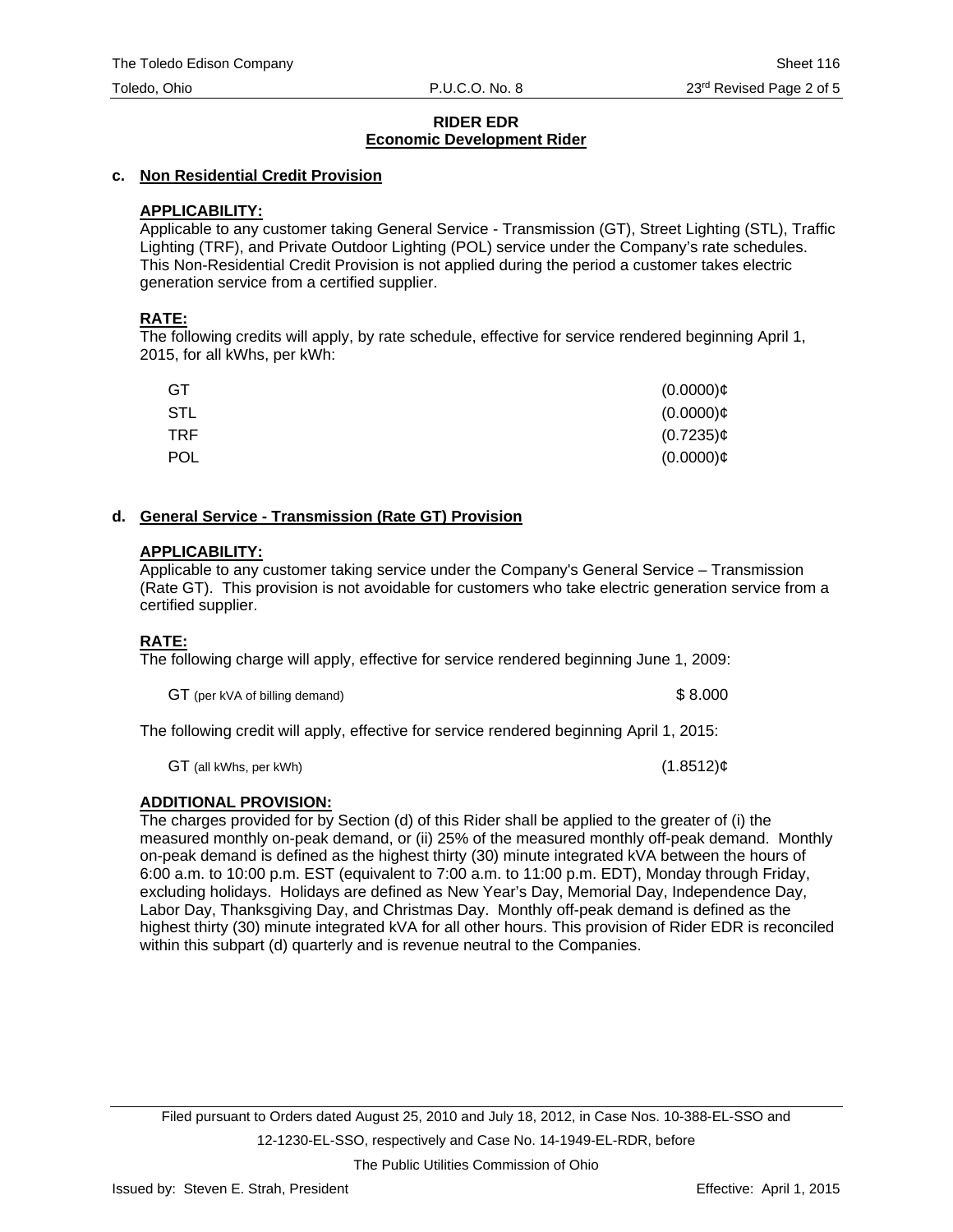#### **e. Standard Charge Provision**

#### **APPLICABILITY:**

Applicable to any customer that takes electric service under the Company's rate schedules. This Standard Charge Provision is not avoidable for customers who take electric generation service from a certified supplier.

#### **PURPOSE:**

The charges provided for by Section (e) of this Rider recover the difference in revenues resulting from the application of rates in the otherwise applicable rate schedule, and the application of credits in sections (a), (b), (c), and (f), of this Rider.

# **RATE:**

The following charges will apply, by rate schedule for all kWhs per kWh:

| GS | 0.1150c |
|----|---------|
| GP | 0.5013¢ |

# **f. School Credit Provision**

#### **APPLICABILITY:**

Applicable to any public school district building that either: 1) was served under the Company's Energy for Education II program on December 31, 2008, or 2) is a new public school district building in a school district served under the Company's Energy for Education II program on December 31, 2008 of which fifty-percent (50%) or more of the total square footage of such building is used for classroom-related purposes including any such building that is a mobile unit or temporary structure. This School Credit Provision is not applied to customers during the period the customer takes electric generation service from a certified supplier.

# **RATE:**

All applicable charges specified in Company's Generation Service Rider (GEN) for General Service - Secondary ("Rate GS"), General Service Primary ("GP"), or General Service - Subtransmission ("GSU") rates, shall be reduced by 8.693 percent.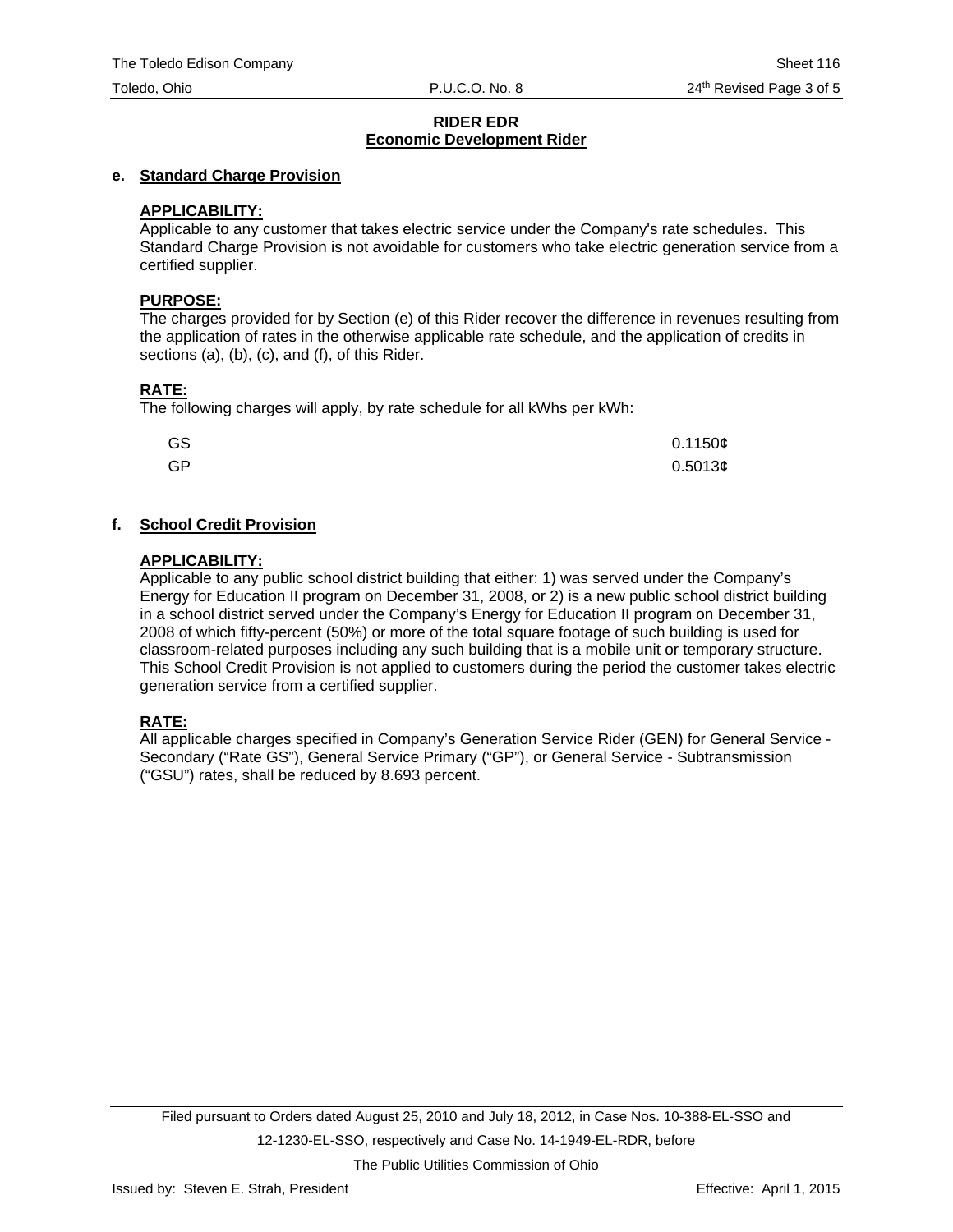#### **g. Infrastructure Improvement Provision**

#### **APPLICABILITY:**

Applicable to any customer that takes electric service under the Company's rate schedules with the exception of Street Lighting (STL), Traffic Lighting (TRF), and Private Outdoor Lighting (POL). This Infrastructure Improvement Provision is not avoidable for customers who take electric generation service from a certified supplier. Charges will be allocated in the same manner as the revenue was allocated in the Company's last distribution rate case, with the exception that no charges are allocated to the Street Lighting (STL), Traffic Lighting (TRF) and Private Outdoor Lighting (POL) schedules.

#### **PURPOSE:**

The charges provided for by Section (g) of this Rider recover costs associated with certain economic expansion and new employment in Ohio.

#### **RATE:**

The following charges will apply, by rate schedule for all kWhs per kWh:

| <b>RS</b> | 0.0500¢             |
|-----------|---------------------|
| GS        | 0.0305c             |
| GP        | 0.0108c             |
| GSU       | 0.0043 <sub>¢</sub> |
| GT        | 0.0013¢             |

#### **h. Automaker Credit Provision**

#### **APPLICABILITY:**

Applicable to domestic automaker facilities with more than 45 million kilowatt-hours of consumption for the 12 monthly billing periods ended December 31, 2009 at a single site. This Automaker Credit Provision is available for customers who take electric generation service from a certified supplier.

# **RATE:**

All credits included in Section (h) of this Rider are applied only to usage that exceeds the average of the customer's twelve (12) billing periods ended December 31, 2009 ("Baseline Usage").

| First 20 percent of kWh's over Baseline Usage, per kWh | $(1.0000)$ ¢ |
|--------------------------------------------------------|--------------|
| All kWh's exceeding 20% over Baseline Usage, per kWh   | $(1.2000)$ ¢ |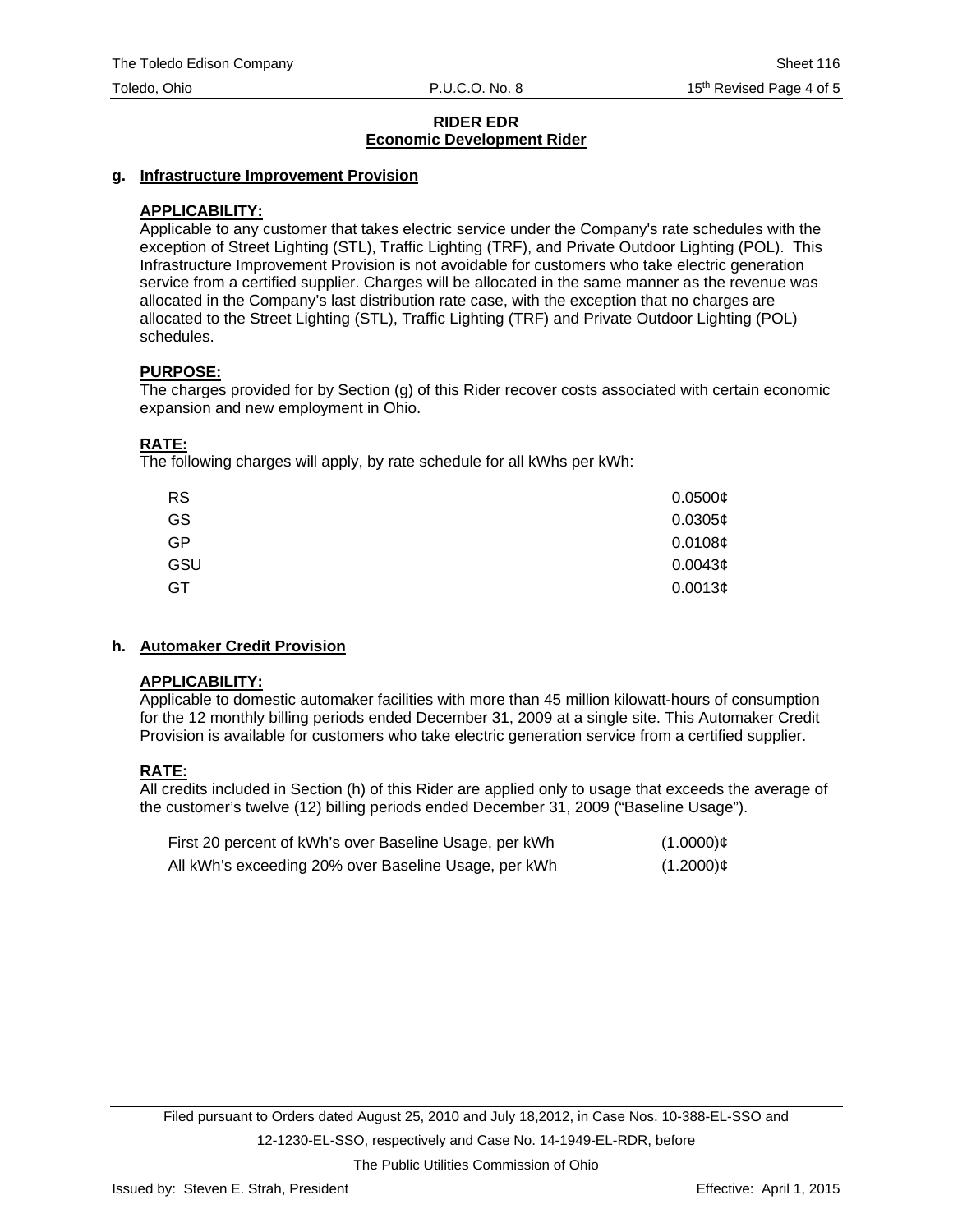#### **i. Automaker Charge Provision**

#### **APPLICABILITY:**

Applicable to any customer that takes electric service under the Company's rate schedules with the exception of General Service - Transmission (GT), Street Lighting (STL), Traffic Lighting (TRF), and Private Outdoor Lighting (POL). This Automaker Charge Provision is not avoidable for customers who take electric generation service from a certified supplier.

#### **PURPOSE:**

The charges provided for by Section (i) of this Rider recover costs associated with implementation of the Automaker Credit Provision.

#### **RATE:**

The following charge will apply effective for service rendered beginning April 1, 2015, for all kWhs per kWh:

Automaker Charge 0.0070¢

#### **RIDER UPDATES:**

The charges contained in this Rider shall be updated and reconciled on a quarterly basis. No later than December 1st, March 1st, June 1st and September 1st of each year, the Company will file with the PUCO a request for approval of the Rider charges which, unless otherwise ordered by the PUCO, shall become effective on a service rendered basis on January 1st, April 1st, July 1st and October 1st of each year, beginning October 1, 2011. After May 31, 2016, all provisions of this Rider, except for the Infrastructure Improvement Provision - Section (g), shall be used for reconciliation purposes only.